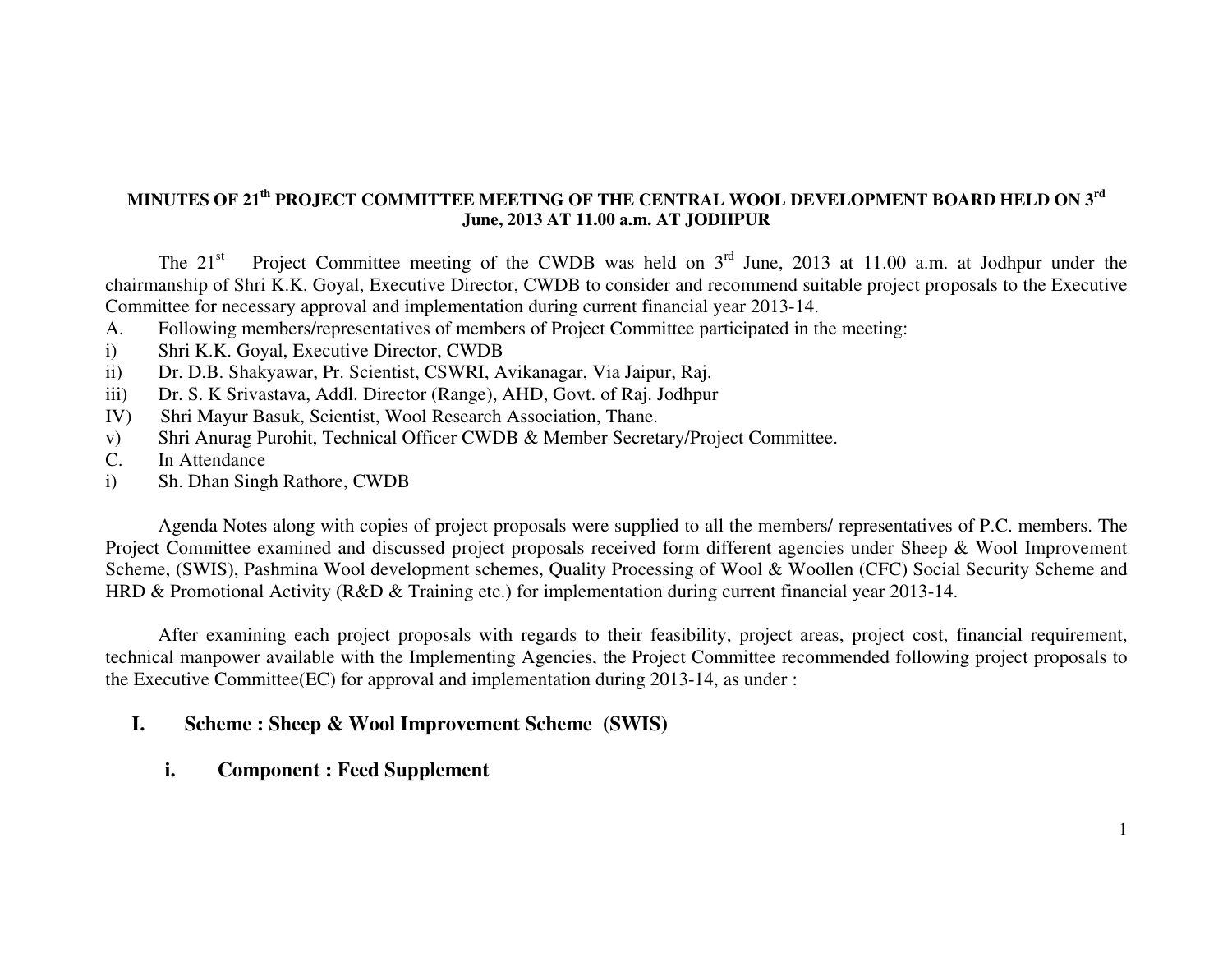#### **A. Name of Agency- Ladakh Autonomous Hill Development Council, District Leh**

| Component under    |          |            | Demand by Agency |                | Remarks for consideration      | Observation/recommendation of Project<br>Committee for approval of project. |
|--------------------|----------|------------|------------------|----------------|--------------------------------|-----------------------------------------------------------------------------|
| <b>SWIS</b>        | Physical | Cost<br>as | Financial        | Requirement    | of proposal                    |                                                                             |
|                    |          | per        | demand in        | for $2014-15$  |                                |                                                                             |
|                    |          | scheme     | 2013-14          |                |                                |                                                                             |
| Feed supplement to | 25,000   | Rs. 67.50  | 67.50<br>Rs.     | Rs. 67.50 lakh | Continuation<br>of             | • PC recommended feed supplement                                            |
| 25,000<br>sheep    | sheep    | lakh       | lakh             |                | programme in FY 2013-14        | for 25000 sheep in Leh district with                                        |
| (pregnant/weak) @  |          |            |                  |                | Benefited<br>$2014 - 15.$<br>& | financial assistance of Rs.67.50 lakh                                       |
| Rs. 3/- day for 90 |          |            |                  |                | 50,000 sheep in 2012-13.       | for the current FY 2013-14.                                                 |
| days in a year     |          |            |                  |                |                                | PC also recommended to benefit                                              |
|                    |          |            |                  |                |                                | 25000 sheep in FY 2014-15 also                                              |
|                    |          |            |                  |                |                                | under this component.                                                       |

## **B. Name of Agency- Ladakh Autonomous Hill Development Council, District Kargil**

(Rs. In lakh)

| Component under<br><b>SWIS</b>                                                                     | Physical        | Cost<br>as<br>per<br>scheme | Demand by Agency<br>Financial<br>demand in<br>2013-14 | Requirement<br>for $2014-15$ | Remarks for<br>consideration of<br>proposal                                                                                                                                                                                      | Observation/recommendation of Project<br>Committee for approval of project.                                                                                                                                                                                                                                                                                                                             |
|----------------------------------------------------------------------------------------------------|-----------------|-----------------------------|-------------------------------------------------------|------------------------------|----------------------------------------------------------------------------------------------------------------------------------------------------------------------------------------------------------------------------------|---------------------------------------------------------------------------------------------------------------------------------------------------------------------------------------------------------------------------------------------------------------------------------------------------------------------------------------------------------------------------------------------------------|
| Feed supplement to<br>50,000<br>sheep<br>(pregnant/weak) @<br>Rs. 3/- day for 90<br>days in a year | 50,000<br>sheep | 135<br>Rs.<br>lakh          | Rs. 90 lakh<br>$(135 - 45)$                           | Rs. 135 lakh                 | Continuation<br>of<br>FY<br>in<br>programme<br>$2013-14$ & $2014-15$ .<br>Feed of Rs. 45 lakh has<br>not been distributed in<br>$2012-13$ due to closure<br>of road and granted<br>permission<br>for<br>revalidation in 2013-14. | • PC recommended feed supplement for<br>50000 sheep in Kargil district with<br>financial assistance of Rs. 90.00 lakh for<br>the current FY 2013-1. The balance<br>amount of the previous year of<br>Rs.45.00 lakh shall be adjusted while<br>releasing the grant.<br>• PC also recommended to benefit 50000<br>sheep in 2014-15 under this component<br>with existing SWIS project of 2 lakh<br>sheep. |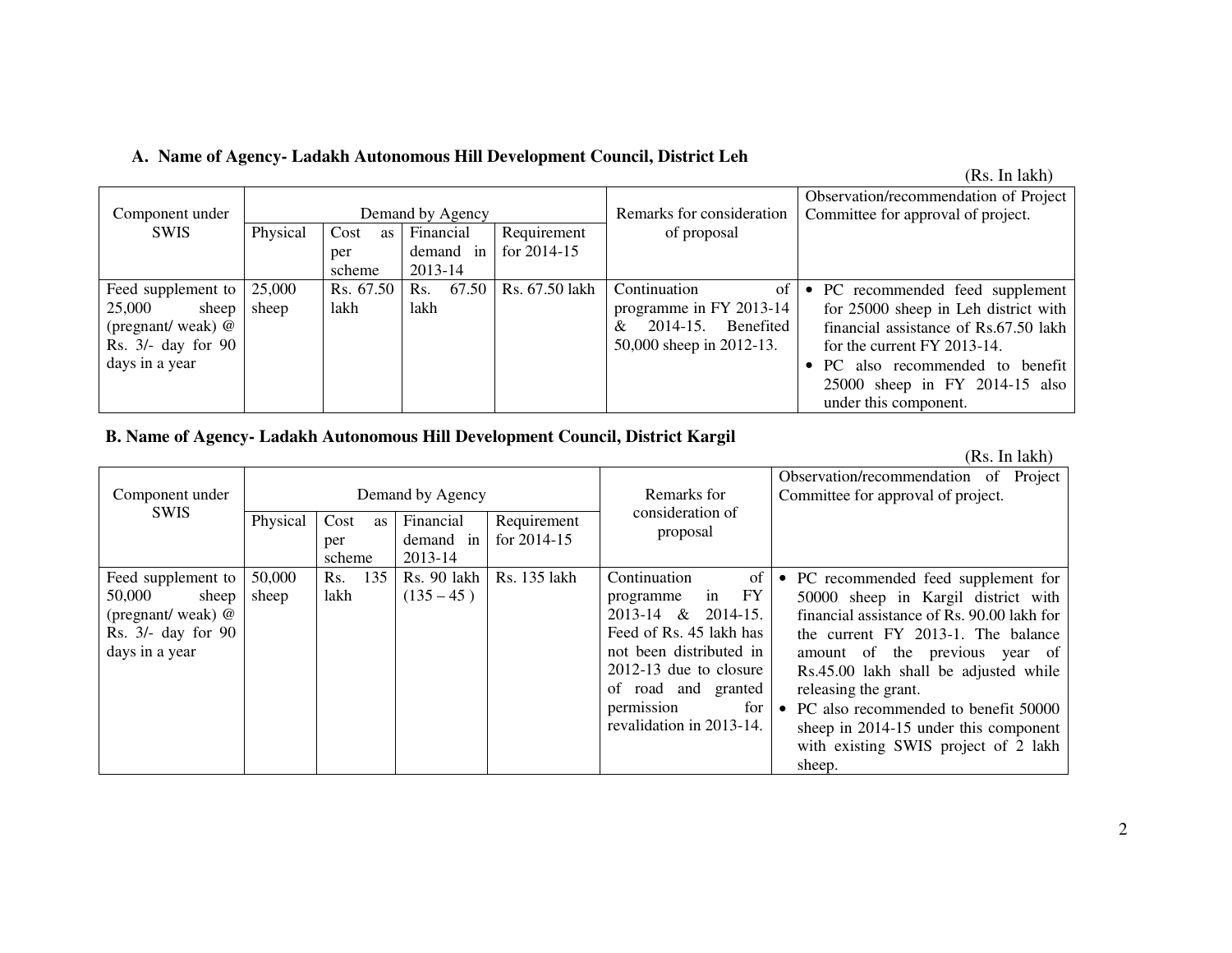## **ii . SWIS Project**

**Name of Agency**- Andhra Pradesh Sheep & Goat Development Coop. Fed. Ltd., Govt. of Andhra Pradesh, Hyderabad

|  |  |  | The Project Committee considered the proposal and recommended the project for 2 lakh sheep of A.P. State as under :- |  |
|--|--|--|----------------------------------------------------------------------------------------------------------------------|--|
|  |  |  |                                                                                                                      |  |

(Rs. in lakhs)

| Component                         | Physical                                      | Total        | Cost for the | Observation/recommendation of Project     |
|-----------------------------------|-----------------------------------------------|--------------|--------------|-------------------------------------------|
|                                   |                                               | Project Cost | 2013-14      | Committee for approval of Project         |
|                                   |                                               | for 3 years  |              |                                           |
| <b>Health Care</b>                | 2.0 lac sheep per year for 3                  | 108.00       | 36.00        |                                           |
|                                   | years $@$ Rs. 18 per sheep                    |              |              | The project committee recommended the     |
| Distribution of Stud Ram<br>under | 300 rams in 3 years @Rs.5000                  | 15.00        | 15.00        | project for the 2.0 lakh sheep of Deccani |
| <b>Breed Improvement</b>          | per Ram                                       |              |              | Tract from 9 districts (Ranga Reddy,      |
| Strengthening of sheep breeding   | Strengthening<br>of<br>sheep                  | 40.00        | 20.00        | Nizamabad, Medak, Adilabad, Khammam,      |
| farm                              | breeding farm@ Rs. 20 lakh                    |              |              | Mahabubnagar & Warangal, Nalgonda and     |
|                                   | per farm                                      |              |              | Karimnagar) of Andhra Pradesh.            |
| of<br>Reimbursement<br>overhead   | Overhead charges $@$ Rs.5 per                 | 30.00        | 10.00        |                                           |
| expenses to I.A.                  | sheep $(5 \times 2 \text{ lakhX}$ for 3 years |              |              | Funds shall be released after inspection  |
|                                   | project)                                      |              |              | and satisfactory performance report of    |
| Total                             |                                               | 193.00       | 81.00        | earlier project.                          |
|                                   |                                               |              |              |                                           |

## **iii.Component : 'Revolving Fund'**

 After detailed discussion Project Committee recommended total financial assistance of Rs. 60 lakh as Revolving Fund for marketing of raw wool as under :

|  | Name of agency                                             |  |  |                        |     |      |  | Total Revolving Fund   Funds recommended by Project Committee |                                         |  |
|--|------------------------------------------------------------|--|--|------------------------|-----|------|--|---------------------------------------------------------------|-----------------------------------------|--|
|  |                                                            |  |  | demanded for marketing |     |      |  |                                                               |                                         |  |
|  |                                                            |  |  | of raw wool            |     |      |  |                                                               |                                         |  |
|  | Ladakh Autonomous Hill Development Council, District   Rs. |  |  |                        | 450 | lakh |  |                                                               | for Rs. 50 lakhs recommended in current |  |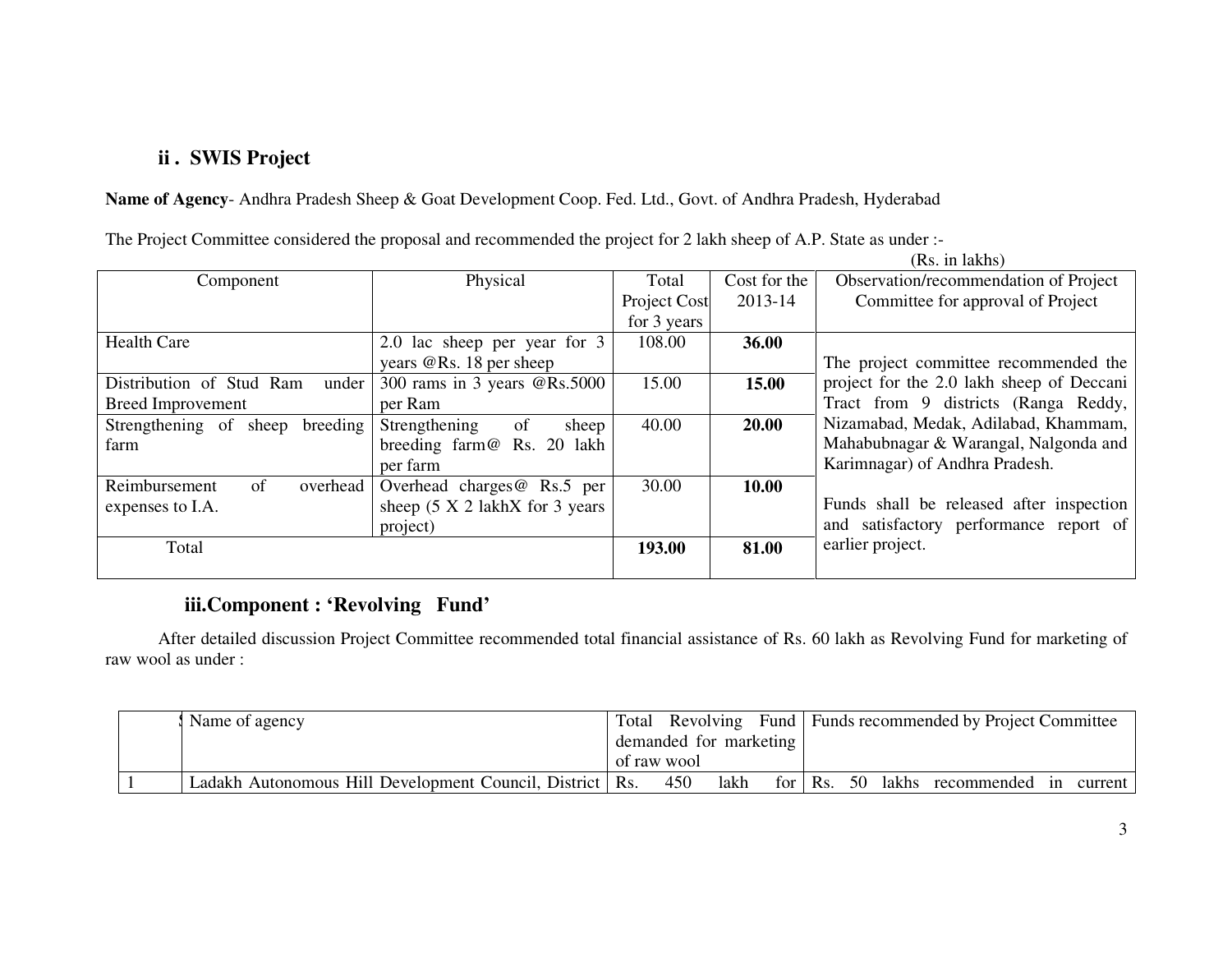|  | Leh                                                               | procurement of pashmina   financial year 2013-14.<br>wool. |                                         |
|--|-------------------------------------------------------------------|------------------------------------------------------------|-----------------------------------------|
|  | Andhra Pradesh Sheep & Goat Development Coop. Fed.   Rs. 21 lakhs |                                                            | Rs. 10 lakh recommended for procurement |
|  | Ltd., Govt. of Andhra Pradesh, Hyderabad                          |                                                            | of Deccani wool in the State.           |

# **II. R&D proposals received under "HRD & Promotional Activity" (IWIDP)**

# **A. Project proposal received under R&D**

|                |                      |                                               | (Rs. in lakh)    |                     |                                           |
|----------------|----------------------|-----------------------------------------------|------------------|---------------------|-------------------------------------------|
| S.             | <b>Implementing</b>  | <b>Project for</b>                            | Project Cost     | <b>Financial</b>    | <b>Observation/recommendation</b><br>of   |
| N <sub>o</sub> | Agency               |                                               | & period         | demand<br>in        | Project Committee for approval<br>of      |
|                |                      |                                               |                  | 2013-14             | R&D project.                              |
|                | <b>Wool Research</b> | Design & Development of Indian                | 52.75<br>for $2$ | 35.75               | Project Committee recommended<br>the      |
| A              | Association,         | wool based smart textiles having              | years            | (including)         | project proposal for consideration of     |
|                | (Ministry of         | thermoregulatory properties using             |                  | Rs. 20 lakh         | Executive Committee.                      |
|                | Textiles)            | phase change material (PCM)                   |                  | for                 |                                           |
|                | Mumbai.              |                                               |                  | equipments)         |                                           |
| B              |                      | of<br>Indian<br>$\frac{1}{2}$<br>wool<br>Use. | for $2$<br>47.14 | 24.09               | Committee recommended<br>Project<br>the   |
|                |                      | development of technical textiles vears       |                  | (including)         | project proposal for consideration of     |
|                |                      | like nonwoven mesh for moisture               |                  | Rs. 5 lakh for      | Executive Committee                       |
|                |                      | management, filtration<br>fabrics,            |                  | equipments)         |                                           |
|                |                      | wipe, insulating mats, roof-lines,            |                  |                     |                                           |
|                |                      | sport shoe liner etc.                         |                  |                     |                                           |
| $\mathcal{C}$  |                      | Development of Indian Wool $-$ 47.84 for 2    |                  | 29.31               | As CSWRI is already working on similar    |
|                |                      | $SAP$ Polymer mix product for                 | years            | <i>(including)</i>  | project, Project committee not considered |
|                |                      | agrarian use as fertilizer.                   |                  | Rs. 7 lakh for      | the proposal.                             |
|                |                      |                                               |                  | <i>equipments</i> ) |                                           |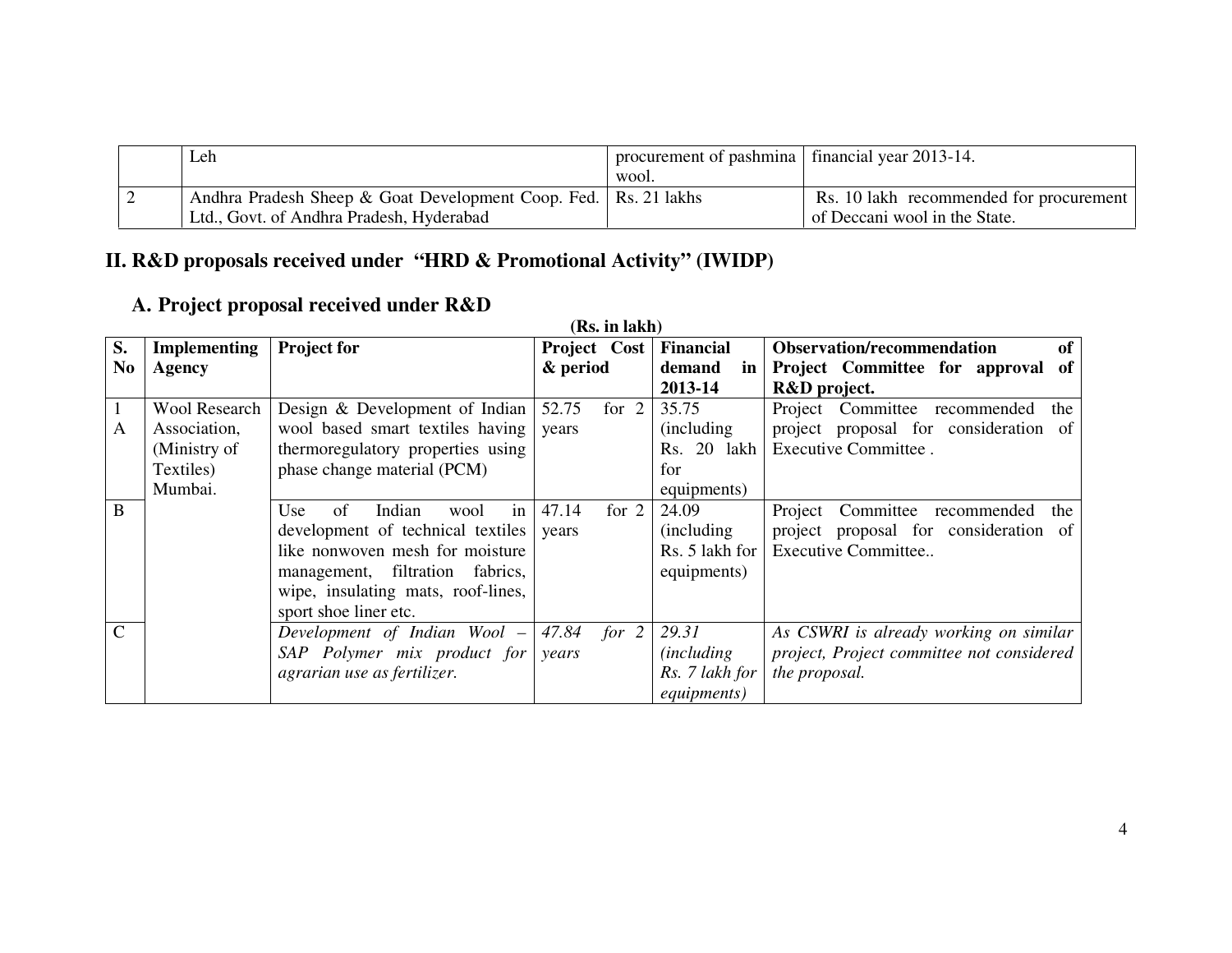#### **A. Procurement of machineries for upgradation of existing Wool Testing Laboratory of CWDB at Bikaner under HRD Scheme (IWIDP)**

(Rs. in lakh)

| <b>Description</b>                                                                    |       | Approx. Observation/recommendation of Project       |
|---------------------------------------------------------------------------------------|-------|-----------------------------------------------------|
|                                                                                       | Cost  | <b>Committee</b><br>for<br>approval<br>ofi          |
|                                                                                       |       | procurement/project for upgradation.                |
| Optical Fibre Diameter Analysis for wool fibre diameter (OFDA) with accessories       | 75.00 | PC recommended for up gradation of<br>$\bullet$     |
| [Imported]                                                                            |       | existing Wool Testing Laboratory of                 |
| WIRA type Single fibre length tester (since Almeter is not feasible for loose wool    | 10.00 | <b>CWDB at Bikaner.</b> WRA will procure            |
| testing ) [Imported]                                                                  |       | the instruments on consultancy basis                |
| Precision Air Conditioning System for entire lab with ducting and insulation work to  | 20.00 | for which 10% amount of the actual                  |
| maintain Standard Environmental Conditions [Imported/Indigenous]                      |       | cost of the instruments will be paid by             |
| WRONZ Drying Oven with drums for moisture content, dry weight & scouring yield.       | 10.00 | <b>CWDB</b> to WRA.                                 |
| [Imported]                                                                            |       |                                                     |
| Universal Textile Tensile Testing machine (UTM) for fibre, yarn fabric & felt with    | 50.00 | WRA will also provide training for the<br>$\bullet$ |
| accessories and load cells (for strength & elongation measurement) [Imported]         |       | staff for a period of 1 month $@$                   |
| Raw wool scouring system conforming to IWTO Standards [Indigenous]                    | 10.00 | Rs.25000/- per person and total 4                   |
| Wrap Reel [Indigenous]                                                                | 0.40  | persons will be trained.                            |
| Conditioning chamber [Indigenous]                                                     | 3.00  | The tentative cost of the instruments<br>$\bullet$  |
| Hot plate [Indigenous]                                                                | 0.10  | worked out by WRA is Rs.183.8 Lakhs                 |
| Water Bath With Thermostat Controller [Indigenous]                                    | 0.10  | (which may vary at tendering stage)                 |
| Rapid Oil Extractor for grease content of wool [Indigenous]                           | 0.50  |                                                     |
| Digital Twist Tester [Indigenous]                                                     | 0.40  |                                                     |
| Portable Spectrometer for Yellowness & Whiteness Index of wool [Imported]             | 1.00  |                                                     |
| Desiccator [Indigenous]                                                               | 0.10  |                                                     |
| Magnetic Stirrer [Indigenous]                                                         | 0.10  |                                                     |
| Other laboratory instruments and accessories @ Rs 2.0 lac each for mechanical testing | 4.00  |                                                     |
| & chemical testing labs                                                               |       |                                                     |
| <b>TOTAL</b> (Rs. In lakh)                                                            | 183.8 |                                                     |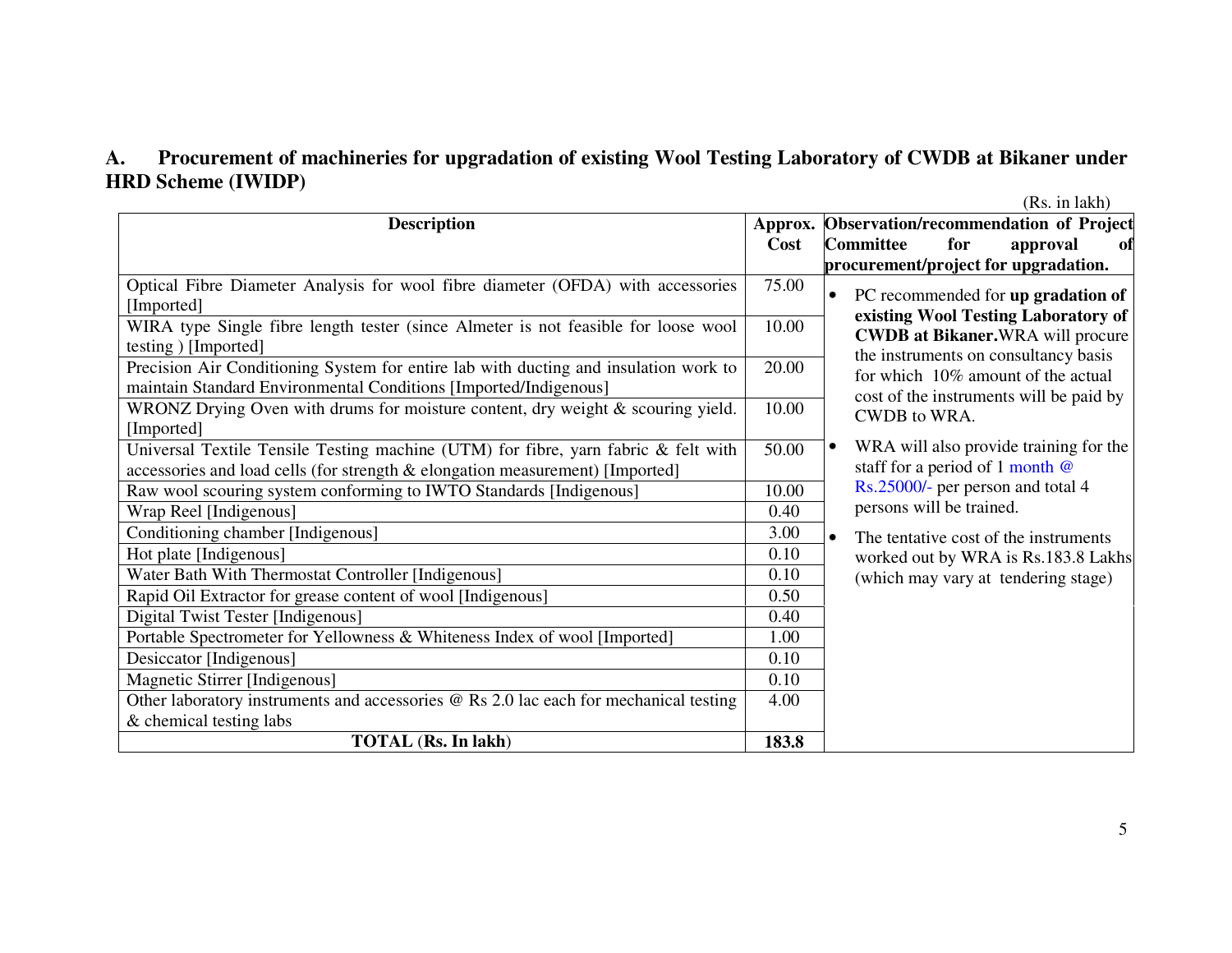### **III. Name of Scheme :Pashmina Wool Development Scheme :**

## **A. LAHDC, Leh**

Project Committee review the recommendation of the previous PC meeting held on 11.3.2013 and after detailed discussion recommended fresh bifurcation of funds, component wise between LAHDC, Leh and LAHDC, Kargil under the Pashmina Wool Development Scheme after consideration of the decision taken during the meeting held by MOT on 23/5/2013 under the scheme for implementation of projects during XII plan in Ladakh region, as under-

### **a) Component-wise financial allocation under Pashmina Development Scheme for LAHDC, Leh**

|                |                                                                                         |                                                                     | (Rs. in Lakh)                    |                                       |
|----------------|-----------------------------------------------------------------------------------------|---------------------------------------------------------------------|----------------------------------|---------------------------------------|
| S<br>No.       | Proposed modified Components                                                            | Unit                                                                | <b>Total cost</b><br>for 4 years | <b>Provision</b><br>for $2013-$<br>14 |
| $\perp$        | Distribution of high quality Pashmina bucks (Non-                                       | Bucks 600 X                                                         | 30.00                            | 7.5                                   |
|                | tradition areas)                                                                        | Rs. 5,000                                                           |                                  |                                       |
| $\overline{2}$ | <b>Buck exchange programme (Tradition areas)</b>                                        | 500 bucks X Rs. 2000                                                | 10.00                            | 2.5                                   |
| 3              | Assistance for foundation stock in non-traditional area<br>of Pashmina rearing          | 45 families X Rs. 2.50 lakh per unit (50 animals)<br>$@$ Rs. 5,000) | 112.5                            | 28.125                                |
| $\overline{4}$ | (Medicines, vaccination, treatment<br><b>Health Coverage</b><br>including medical kits) | 1.95 lakh animals X Rs. 18 X 4 years                                | 140.4                            | 35.10                                 |
| 5              | Strengthening of existing of Fodder Banks / Fodder                                      | 2 Banks/                                                            | 50.00                            | 25                                    |
|                | form                                                                                    | Farms                                                               |                                  |                                       |
| 6              | <b>Strengthening of existing Pashmina Breeding Farms</b>                                | 2 Farm                                                              | 50.00                            | 25                                    |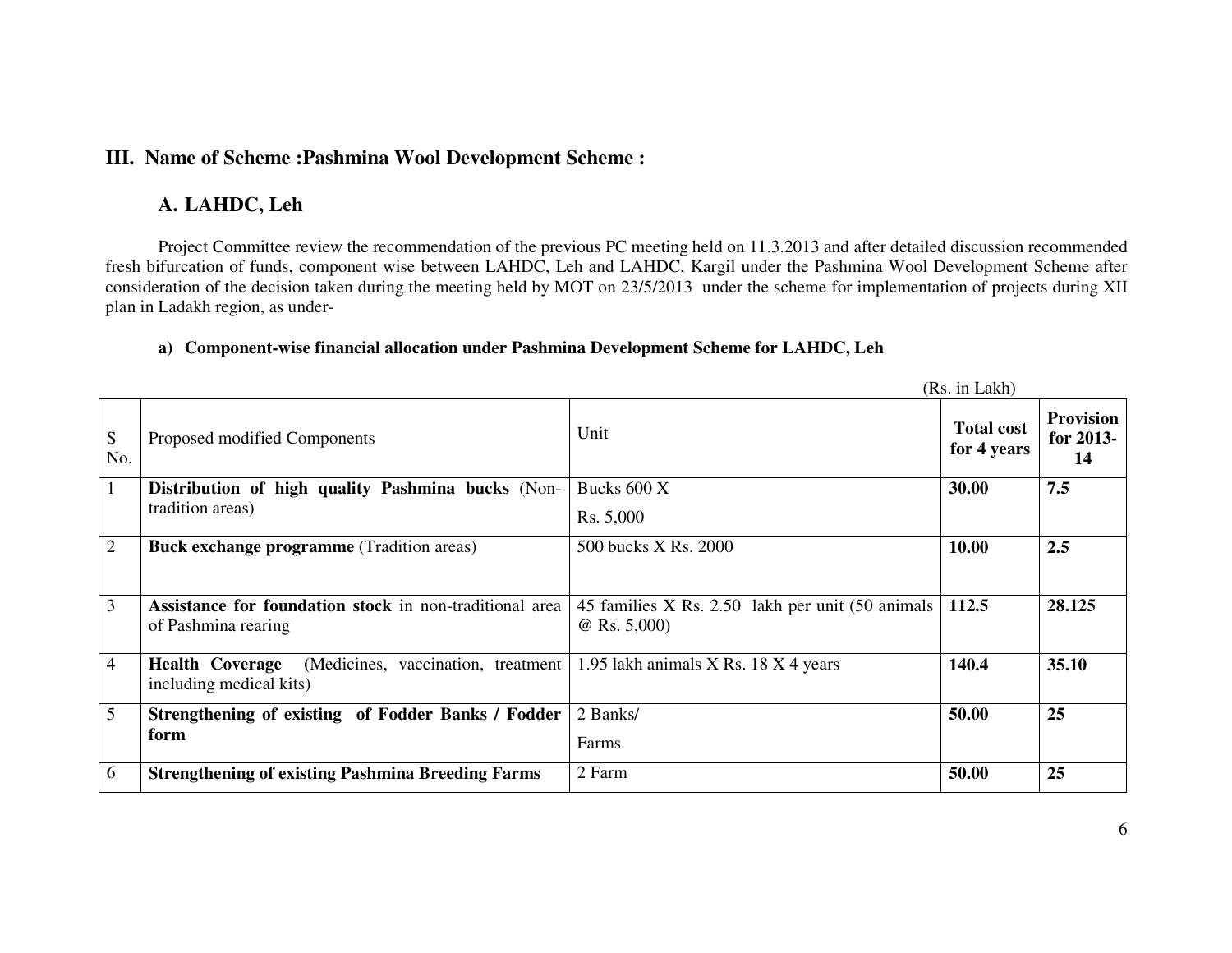| S<br>No. | Proposed modified Components                                                                                                           | Unit                                                                                                                                                                                | <b>Total cost</b><br>for 4 years | <b>Provision</b><br>for 2013-<br>14 |
|----------|----------------------------------------------------------------------------------------------------------------------------------------|-------------------------------------------------------------------------------------------------------------------------------------------------------------------------------------|----------------------------------|-------------------------------------|
| 7        | Establishment of Multi-purpose Extension Centres<br>(MPEC) for nomads on migratory routes                                              | Establishment of 3 MPEC on migratory routes<br>having 4/5 big rooms (community<br>halls,<br>education, clinical arrangement, storage rooms<br>etc.) @ Rs. 200 lakh for each Centre. |                                  |                                     |
| 8        | <b>Establishment of Pasture farm on migratory routes</b>                                                                               | 2 new farm @ Rs. 267 lakhs per farm Pasture site  <br>of approx. 50 hectares size (1000 kanals) each<br>site.                                                                       | 534                              | 267                                 |
| 9        | <b>Feed Supplement</b><br>(Provision of free distribution of nutrient supplement to<br>eligible Pashmina goats (weak/ pregnant goats): | 36,000 goat X 150 days annually X Rs. $5/-$ goat X<br>4 years coverage period                                                                                                       | 1080                             | 270                                 |
| 10       | Assistance for setting up Pashmina Goat Pen for<br>protecting flocks                                                                   | 700 Pens X @ Rs. 15,000                                                                                                                                                             | 105                              | 26.25                               |
| 11       | Assistance for providing Portable Tents, Torch,<br><b>Gumboots and Goggles</b>                                                         | 700 families @ Rs. 15,000/- family                                                                                                                                                  | 105                              | 26.25                               |
| 12       | Distribution of Improved Pashmina<br>Combs<br>for<br><b>Efficient Harvesting of Pashmina</b>                                           | 1300 combs @ Rs. 400/- comb                                                                                                                                                         | 5.20                             | 1.30                                |
| 13       | Training Programme/ Breeder Orientation/ Health<br>Camps/                                                                              | 52 Camps @ Rs. 30,000/- camp                                                                                                                                                        | 15.60                            | 3.90                                |
| 14       | Up-gradation of existing Pashmina Dehairing Plant at<br>Leh                                                                            | Extension of Plant and machineries, WTC etc. as<br>suggested by WRA within cost of Rs. 600 lakh.                                                                                    | 600                              | ---                                 |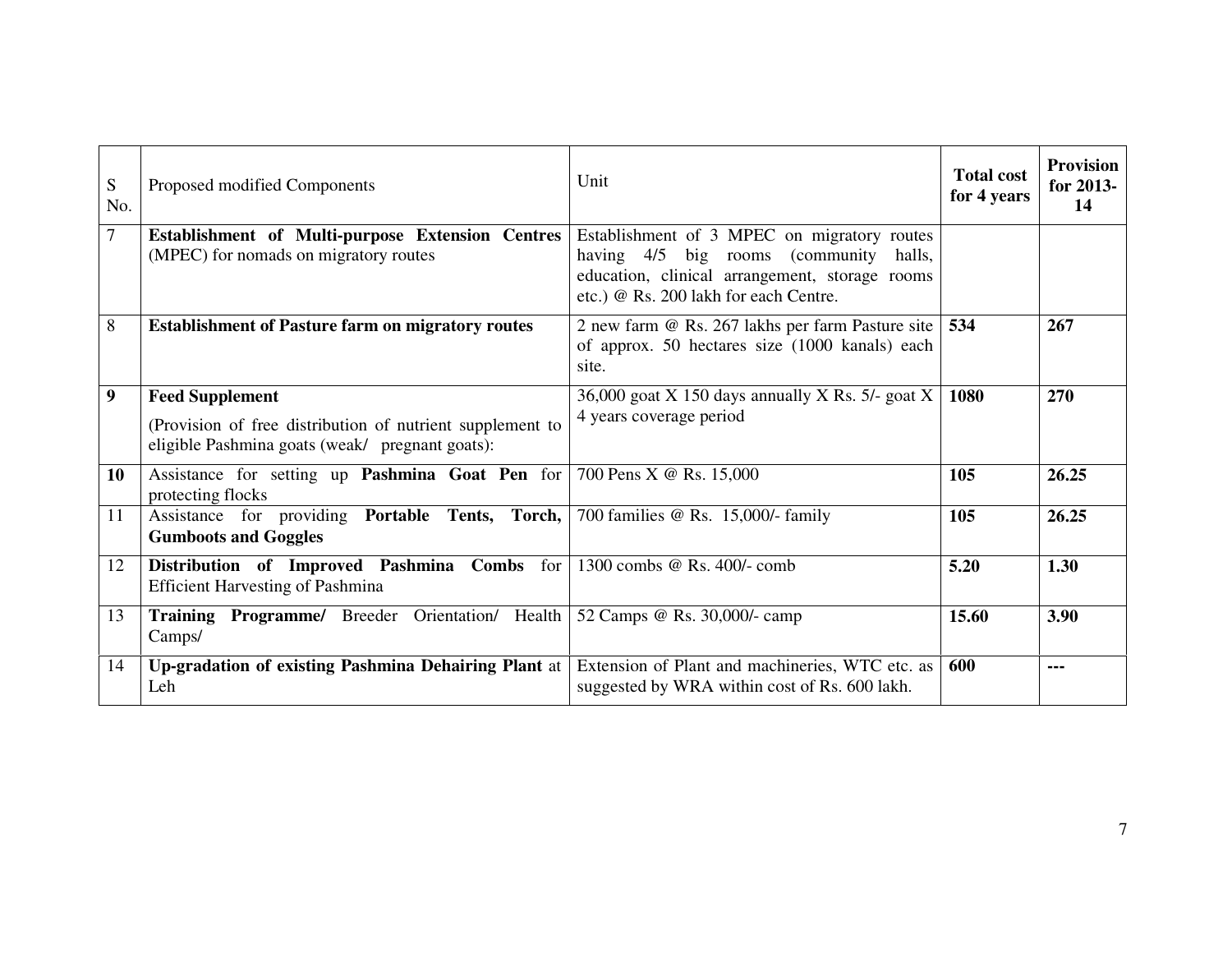| S<br>No. | Proposed modified Components                                                                                                                                                                            | Unit                                        | <b>Total cost</b><br>for 4 years | <b>Provision</b><br>for 2013-<br>14 |
|----------|---------------------------------------------------------------------------------------------------------------------------------------------------------------------------------------------------------|---------------------------------------------|----------------------------------|-------------------------------------|
| 15       | <b>Overhead expenses</b> to implementing agency for survey<br>and registration of beneficiaries, stationery, monitoring,<br>field visits, POL and provision for other misc.<br>implementation expenses. | Rs. 10/ goat $X$ 1.95 lakh goat $X$ 4 years | 78                               | 19.5                                |
|          |                                                                                                                                                                                                         | Total                                       | 2915.70                          | 711.175                             |

**Note-** 

 **\*Funds under establishment of Pasture Farm, MPEC & Upgradation of existing Pashmina Dehairing Plant will be released after submission of Detail Project Report (DPR) by concerned agencies.** 

## **B. LAHDC, Kargil**

#### **b. Component-wise financial allocation under Pashmina Development Scheme for LAHDC, Kargil**

|          |                                                             |                      | (Rs. in Lakh)                       |              |
|----------|-------------------------------------------------------------|----------------------|-------------------------------------|--------------|
| S<br>No. | <b>Proposed modified Components</b>                         | Unit                 | <b>Total</b><br>cost for<br>4 years | 2013-<br>-14 |
|          | Distribution of high quality Pashmina bucks (Non-tradition) | Bucks 200 X          | 10.00                               | 2.5          |
|          | areas)                                                      | Rs. 5,000            |                                     |              |
| ↑        | <b>Buck exchange programme</b> (Tradition areas)            | 100 bucks X Rs. 2000 | 2.00                                | 0.5          |
|          |                                                             |                      |                                     |              |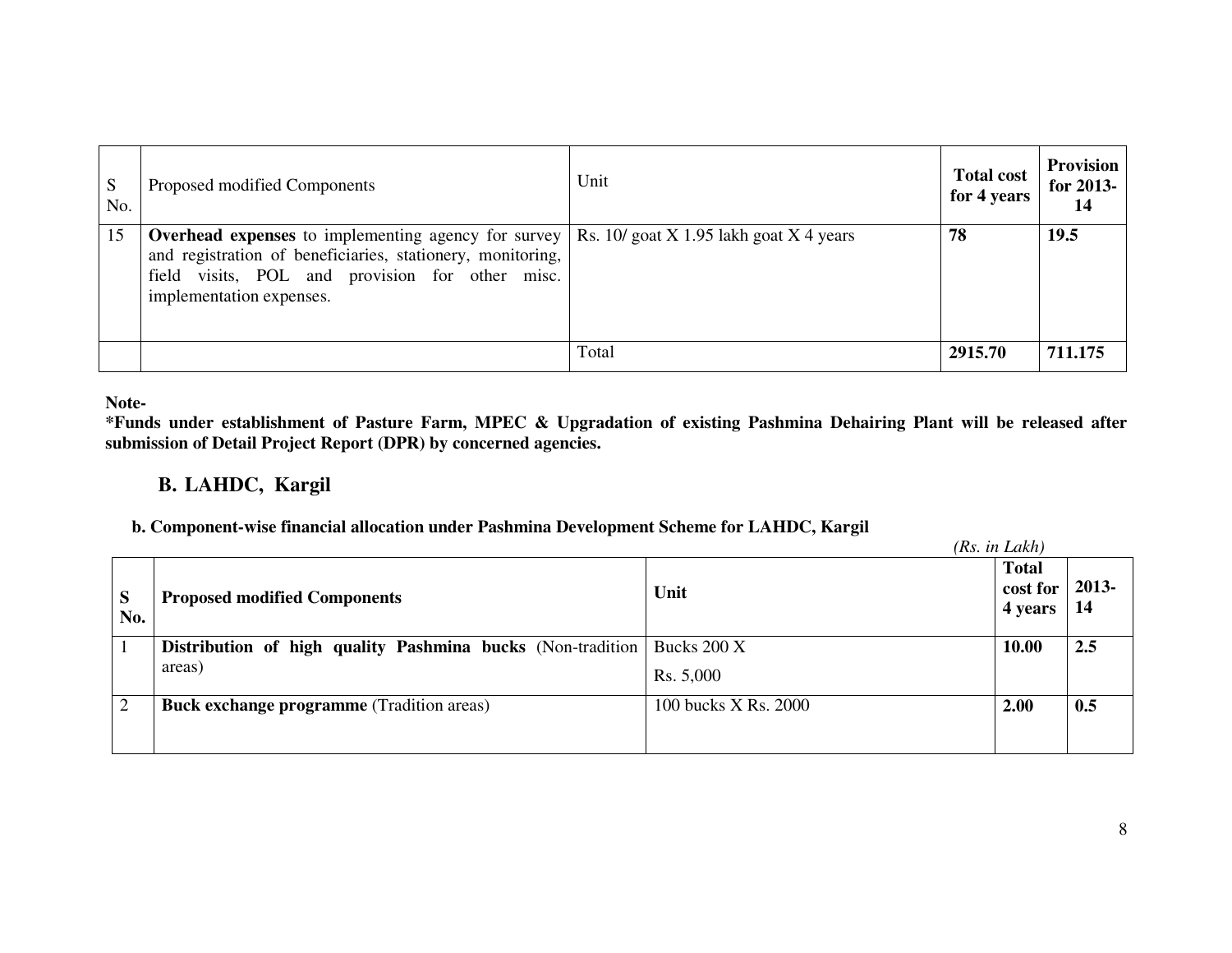| S<br>No.         | <b>Proposed modified Components</b>                                                                                                    | Unit                                                                                                        | <b>Total</b><br>cost for<br>4 years | 2013-<br>14 |
|------------------|----------------------------------------------------------------------------------------------------------------------------------------|-------------------------------------------------------------------------------------------------------------|-------------------------------------|-------------|
| 3                | Assistance for foundation stock in non-traditional area of<br>Pashmina rearing                                                         | 5 families X Rs. 2.50 lakh per unit                                                                         | 12.50                               | 5.0         |
| 4                | <b>Health Coverage</b><br>(Medicines, vaccination, treatment including medical kits)                                                   | 5000 animals X Rs. 18 X 4 years                                                                             | 3.6                                 | 0.90        |
| 5                | <b>Strengthening of existing of Fodder Banks / Fodder form</b>                                                                         | 1 Banks/Farms                                                                                               | 25                                  | 25          |
| 6                | <b>Strengthening of existing Pashmina Breeding Farms</b>                                                                               | 1 Farm                                                                                                      | 25                                  | 25          |
| 8                | <b>Establishment of Pasture farm on migratory routes</b>                                                                               | 1 new farm @ Rs. 267 lakhs per farm Pasture<br>site of approx. 50 hectares size (1000 kanals)<br>each site. | 267                                 | 267         |
| $\boldsymbol{9}$ | <b>Feed Supplement</b><br>(Provision of free distribution of nutrient supplement to eligible<br>Pashmina goats (weak/ pregnant goats): | 4,000 sheep $X$ 150 days annually $X$ Rs. 5/-<br>goat X 4 years coverage period                             | 120.00                              | 30.0        |
| 10               | Assistance for setting up Pashmina Goat Pen for protecting flocks                                                                      | 100 Pens X @ Rs. 15,000                                                                                     | 15.00                               | 3.75        |
| 11               | Assistance for providing Portable Tents, Torch, Gumboots and<br>Goggles                                                                | 100 families @ Rs. 15,000/- family                                                                          | 15.00                               | 3.75        |
| 12               | Distribution of Improved Pashmina Combs for Efficient<br>Harvesting of Pashmina                                                        | 200 combs @ Rs. 400/- comb                                                                                  | 0.80                                | 0.20        |
| 13               | Training Programme/ Breeder Orientation/ Health Camps/                                                                                 | 8 Camps @ Rs. 30,000/- camp                                                                                 | 2.40                                | 0.60        |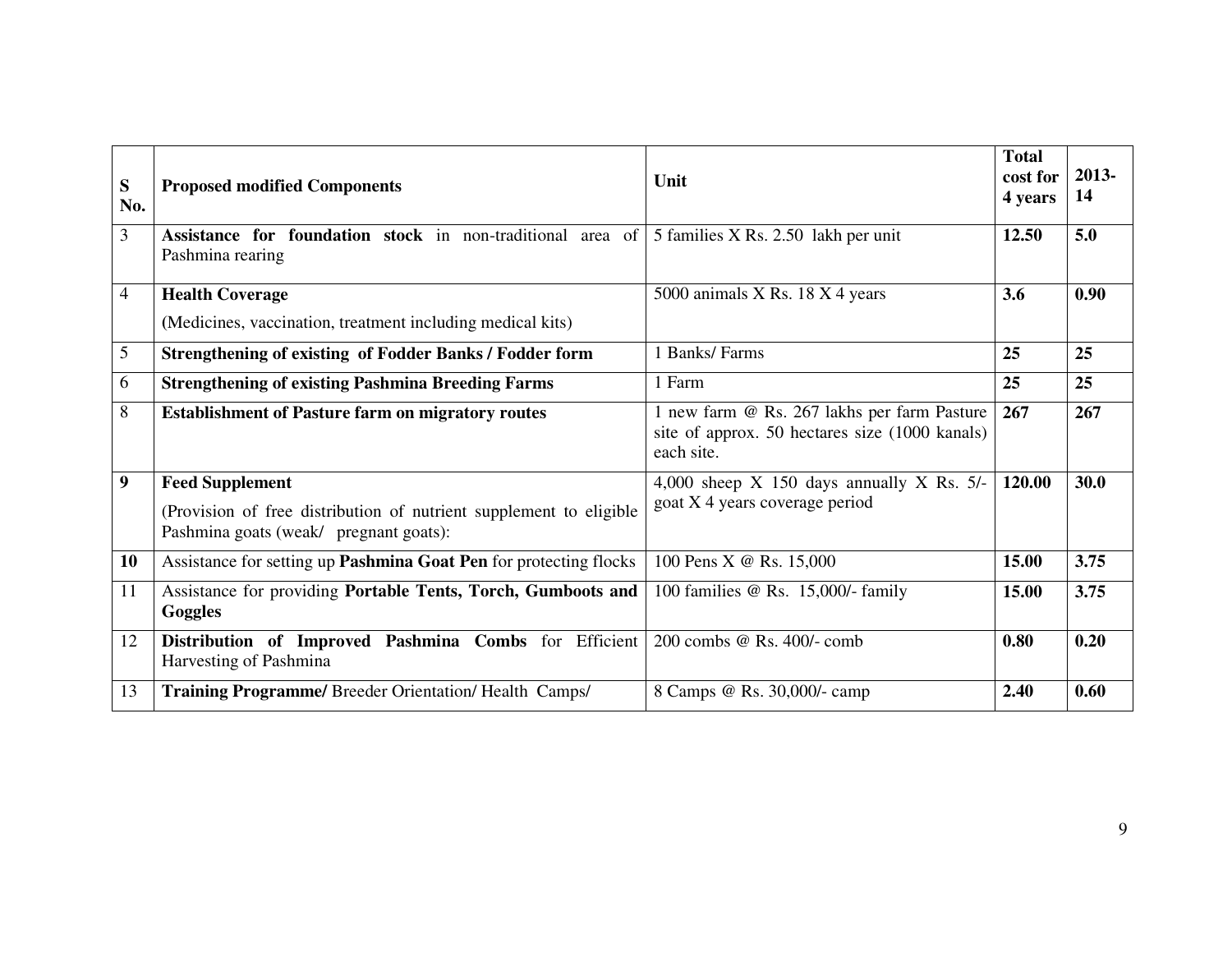| S<br>No. | <b>Proposed modified Components</b>                                                                                                                                                                  | Unit                                | <b>Total</b><br>cost for<br>4 years | 2013-<br>-14 |
|----------|------------------------------------------------------------------------------------------------------------------------------------------------------------------------------------------------------|-------------------------------------|-------------------------------------|--------------|
| 16       | <b>Overhead expenses</b> to implementing agency for survey and<br>registration of beneficiaries, stationery, monitoring, field visits,<br>POL and provision for other misc. implementation expenses. | Rs. $10$ goat X 5000 goat X 4 years | 2.0                                 | 0.50         |
|          |                                                                                                                                                                                                      | Total                               | 500.30                              | 364.7        |

**Note- \*Funds under establishment of Pasture Farm will be released after submission of Detail Project Report (DPR) by LAHDC, Kargil.** 

#### **IV. Name of Scheme:Angora Wool Development Scheme**

 The H.P. State Wool Coop. Wool Procurement & Marketing Fed. Ltd., Shimla has submitted two projects under Angora Wool Development Scheme for (i) Establishment of Mini Angora Rabbit Farm for 20 families with total financial provision of Rs. 38.742 lakh and (ii) another one project under Integrated Angora Germplasm-cum-Processing and Training Centre with financial provision of Rs. 17.446 lakh. The Project Committee discussed the proposal and recommenced to the Executive Committee for implementation during financial year 2013-14 as under :

I)Establishment of Mini Angora Rabbit Farm to cover 20 families (Total Rs. 38.742 lakh) :

| Sr. | <b>Activity</b> | Per family cost | Per family   | Per family | <b>Total cost</b> | Per unit cost for |
|-----|-----------------|-----------------|--------------|------------|-------------------|-------------------|
| No. |                 | (for total 20)  | $cost$ $2nd$ | cost 3rd   | for one           | 20 family per     |
|     |                 | rabbits $1st$   | vear         | year       | family of         | project & 400     |
|     |                 | Year            |              |            | 20 rabbits        | rabbits for       |
|     |                 |                 |              |            |                   | 3 year period     |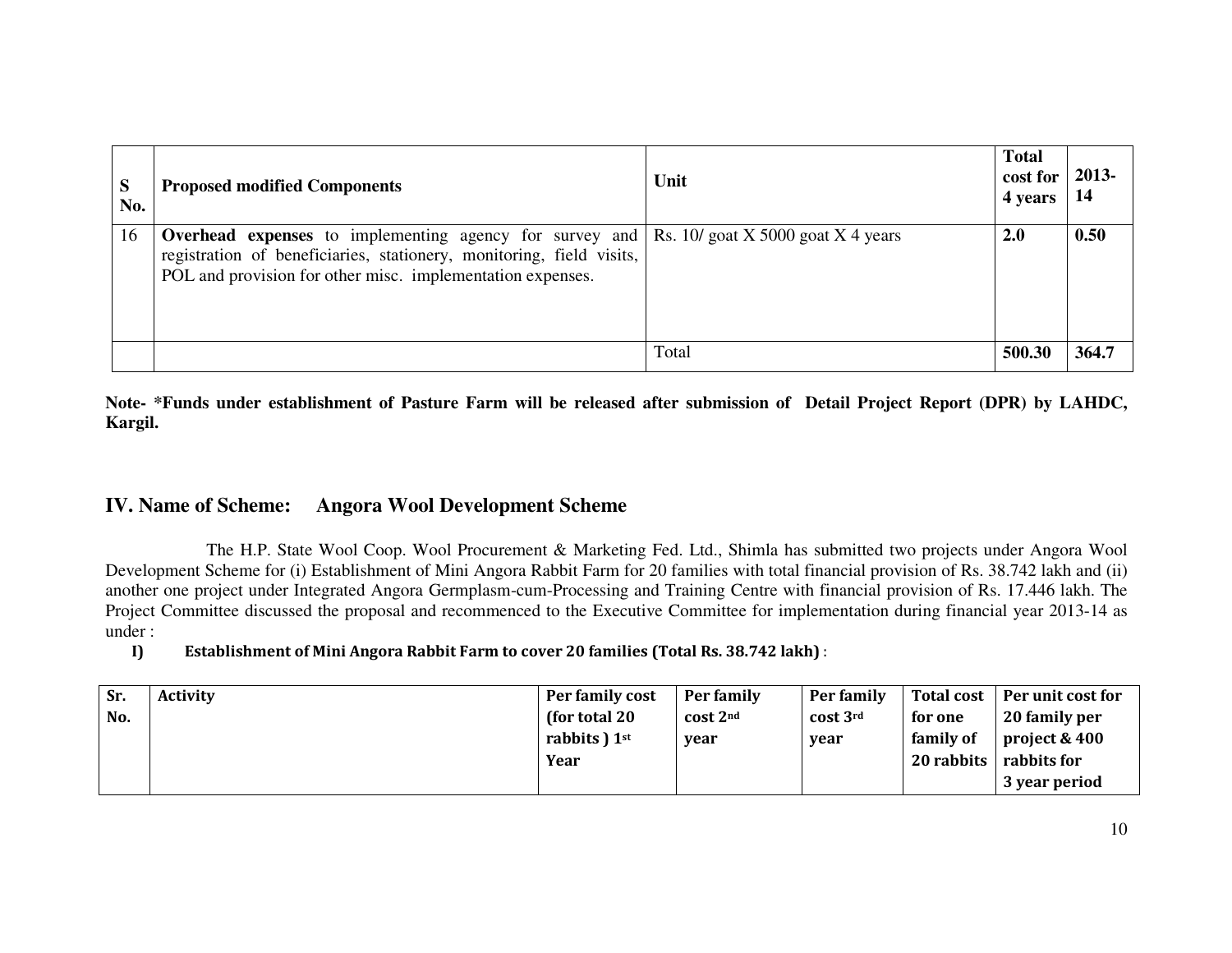|               | <b>Establishment of Mini Angora Rabbit Farm</b>        |       | A                             |       |          |             |
|---------------|--------------------------------------------------------|-------|-------------------------------|-------|----------|-------------|
|               |                                                        |       | No. of families to be covered |       | 1 Family | 20 Families |
| a)            | Assistance for construction of low cost shed to        |       | 24000                         |       | 24000    | 480000      |
|               | attaining the target of 40 rabbits after completion of |       |                               |       |          |             |
|               | (50% cost of shed)<br>one year                         |       |                               |       |          |             |
| b)            | Supply of foundation stock (8male+12female) @          | 30000 |                               |       | 30000    | 600000      |
|               | 1500/- per rabbit (1500 x 20) with transportation      |       |                               |       |          |             |
|               | and feed overhead expenses.                            |       |                               |       |          |             |
| $\mathbf{c})$ | Supply of cages (40 cages for one family) @ `10,000/-  | 10000 | 10000                         | 10000 | 30000    | 600000      |
|               | per unit                                               |       |                               |       |          |             |
| d)            | Supply of medical kit $@$ `1000/- to each beneficiary  | 1000  | 1000                          | 1000  | 3000     | 60000       |
| e)            | Supply of feed (150gm / rabbit /day for 20 rabbit for  | 24200 | 24200                         | 24200 | 72600    | 1452000     |
|               | 365 days) 20 x 0.150 x 365= 10.95 or say 11 Quintal    |       |                               |       |          |             |
|               | $@$ `2200/- Quintal per year with transportation       |       |                               |       |          |             |
|               | expenses                                               |       |                               |       |          |             |
| f)            | Provision of charka (spinning machine) & knitting      |       | 10000                         |       | 10000    | 200000      |
|               | machine for spinning/consumption of Angora wool at     |       |                               |       |          |             |
|               | household level by beneficiary `10,000/-               |       |                               |       |          |             |
| g)            | Training of farmers (including travelling, boarding,   | 6500  |                               |       | 6500     | 130000      |
|               | lodging, training material, institutional charges etc) |       |                               |       |          |             |
|               | 6500/-/unit                                            |       |                               |       |          |             |
|               | Total (a to g)                                         | 71700 | 69200                         | 35200 | 176100   | 3522000     |
|               | Reimbursement of overhead expenses to                  | 7170  | 6920                          | 3520  | 17610    | 352200      |
|               | Implementing Agency @ 10% of the total project for     |       |                               |       |          |             |
|               | Cost of survey, registration of beneficiaries,         |       |                               |       |          |             |
|               | stationary, monitoring, manpower, part time            |       |                               |       |          |             |
|               | veterinarian, POL and provision for other miscll.      |       |                               |       |          |             |
|               | expenses                                               |       |                               |       |          |             |
|               | Total $(a+b+c+d+e+g+h)$                                | 78870 | 76120                         | 38720 | 193710   | 3874200     |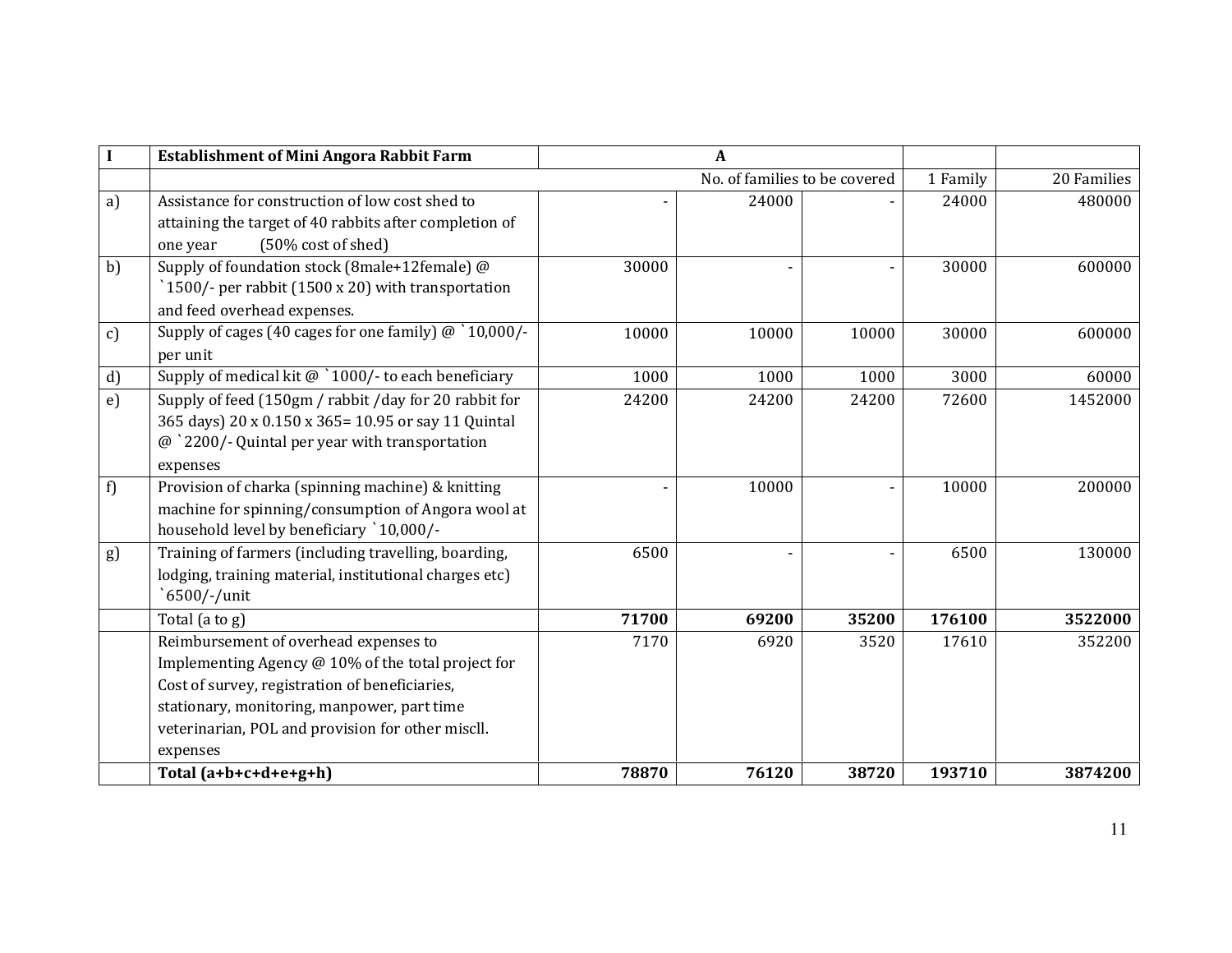## **(ii) Integrated Angora Germplasm-cum-Processing and Training Centre. (Total Rs. 17.44 lakh )**

| Sr.        | <b>Activity I. Establishment of Angora Germplasm Farm</b>                                                              | Total project cost |
|------------|------------------------------------------------------------------------------------------------------------------------|--------------------|
| No.        |                                                                                                                        | for 100 rabbits    |
|            | <b>Establishment of Angora Germplasm Farm</b>                                                                          |                    |
| a)         | Assistance for construction of low cost shed to attain a target of 200 rabbits after completion of one year (50% cost  | 120000             |
|            | of shed)                                                                                                               |                    |
| b)         | Supply of foundation stock (40 male+60 female) @ 1500/- per rabbit (1500x100)                                          | 150000             |
| c)         | Supply of cages (200 cages) $\omega$ `50000/- per unit                                                                 | 50000              |
| d)         | Supply of medical kit @ 5000/- per unit                                                                                | 5000               |
| $\epsilon$ | Supply of feed (150gm/rabbit/day for 100 rabbit for 365 days) $100 \times .150 \times .365 = 54.75$ of say 55 Quintals | 121000             |
|            | $\omega$ 2200/- Quintal/year                                                                                           |                    |
|            | Total (a to e)                                                                                                         | 446000             |
| f)         | Overhead expenses @10% of Total cost of the project                                                                    | 44600              |
|            | Total cost of Activity No. I (a to f)                                                                                  | 4,90,600           |

| Sr.           | Activity III. Provision for establishment of training centre for manufacturing angora        | <b>Assistance</b><br>under | Total project cost  |
|---------------|----------------------------------------------------------------------------------------------|----------------------------|---------------------|
| No.           | products                                                                                     | components                 | for training centre |
| $\mathbf{i}$  | Stipend to trainees (10 persons for 3 months $\omega$ '100/- per day) $100x30x3x10=$ '90,000 | 90000/- per batch          | 360000              |
|               | per batch: 4 batches in a year & total 40 trainees in a year                                 |                            |                     |
| $\mathbf{ii}$ | Honorarium to Master Instructor $\omega$ '10000/- per month (one instructor)                 | 30000/- per batch          | 120000              |
| iii)          | Office Assistant/Attendant @ 5000/- per month                                                | 15000/- per batch          | 60000               |
| iv)           | Support of `10000/- per set of loom or charkha or knitting machine per trainees              | 100000/- per batch         | 400000              |
| v)            | Support for product development, design development & Product Diversification and            |                            | 200000              |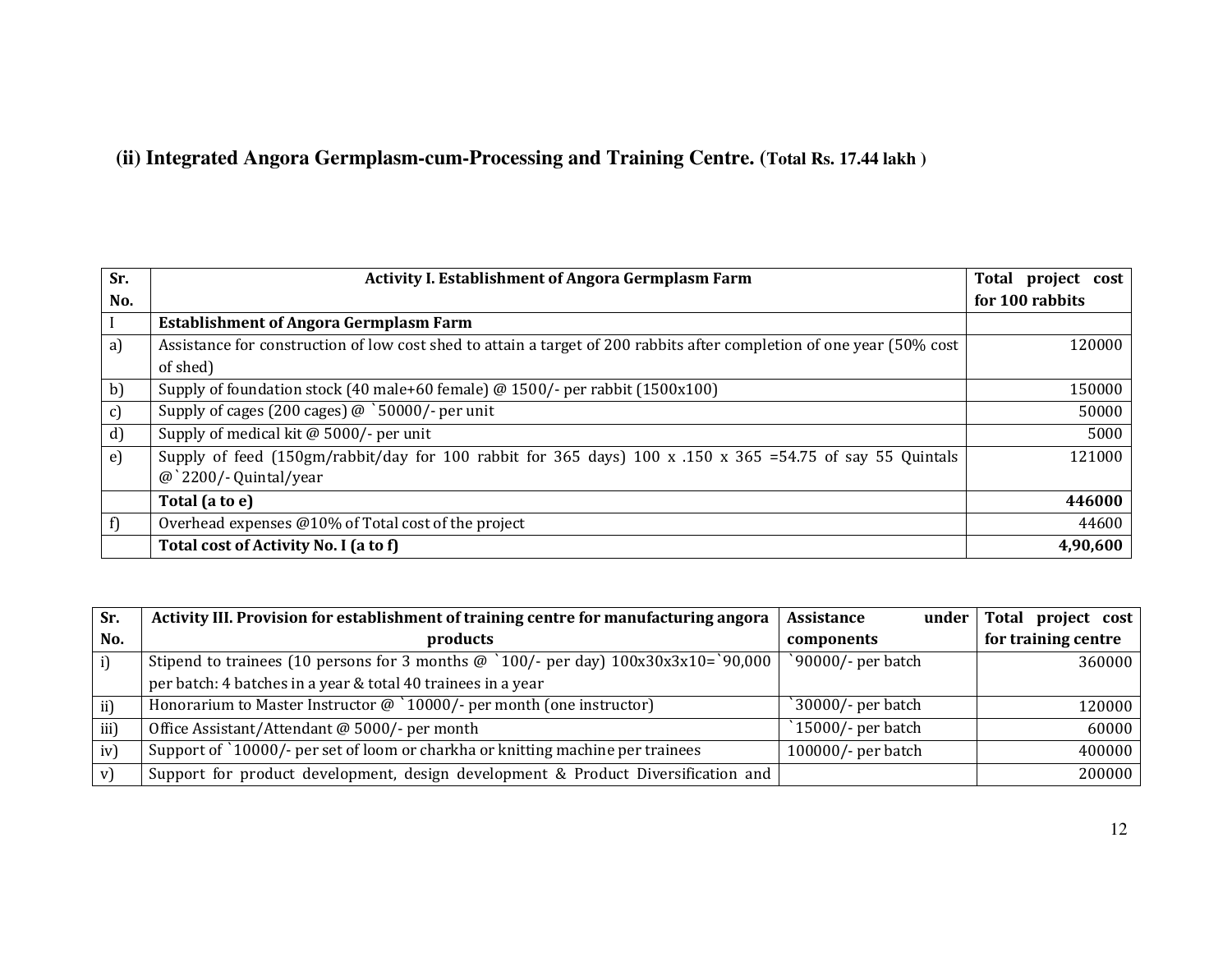|     | equipments, computer and printer etc (one time for 1 year project) |           |
|-----|--------------------------------------------------------------------|-----------|
|     | Total (I to iv)                                                    | 1140000   |
| vi) | Overhead expenses $@10\%$ of Total cost of the project             | 114000    |
|     | Total Cost of Activity No. III                                     | 12.54.000 |

#### **V. Name of Scheme:Quality Processing of Wool Scheme**

| <b>SN</b> | <b>Implementing</b> | <b>Name</b><br>of       |                          | <b>Name</b><br><i>instruments</i><br>-of | <b>Observation/recommendation of Project Committee</b>            |
|-----------|---------------------|-------------------------|--------------------------|------------------------------------------|-------------------------------------------------------------------|
|           | Agency              | machinery               | of                       | financial required for CFC               | for approval of project.                                          |
|           |                     |                         | assistance in            |                                          |                                                                   |
|           |                     |                         | 2013-14                  |                                          |                                                                   |
|           | Deptt.<br>of 1      | Proposal<br>for         | $\text{Rs.}$ 50 lakhs i. | Physical                                 | testing $\vert$ <i>Due to non availability of funds under the</i> |
|           | Applied             | upgradation of          | for                      | machines for fibre, yarn                 | scheme, the same project proposal could 't be                     |
|           | Chemical            | Textile                 | procurement              | (UTM), Rs. 25 lakh,                      | considered in current financial year.                             |
|           | Science<br>$\&$     | Industrial              | of equipments            | (ii) Light fastness/ heat                |                                                                   |
|           | Technology,         | Service Centre          | for                      | fastness tester, Rs. 15 lakh             |                                                                   |
|           | Guru                | at GN<br>Nanak $(TISC)$ | Laboratory in            | Projection<br>(iii)                      |                                                                   |
|           | Dev University, Dev | Univ.,                  | University.              | microscope, Rs. 10 lakh                  |                                                                   |
|           | Amritsar.           | Amritsar.               |                          |                                          |                                                                   |

# **VI. Name of Scheme: Social Security Scheme for insurance**

|           | <b>Implementing Agency</b> |    |                                           |               | Project for |           |               |    |                         |                                                                             | Financial assistance Remarks for consideration of Observation/recommendation<br>of |
|-----------|----------------------------|----|-------------------------------------------|---------------|-------------|-----------|---------------|----|-------------------------|-----------------------------------------------------------------------------|------------------------------------------------------------------------------------|
| <b>SN</b> |                            |    |                                           |               |             |           | demanded      |    |                         | proposal                                                                    | <b>Project Committee for approval of</b>                                           |
|           |                            |    |                                           |               |             |           |               |    |                         |                                                                             | project.                                                                           |
|           | Rajasthan                  |    | Livestock   To                            |               | cover       | one   Rs. |               | 48 |                         | lakh   Help of $80\%$ premium amount   PC recommended                       | financial<br>the                                                                   |
|           | Development                |    | Board,   lakh sheep under   (Contribution |               |             |           |               |    |                         | of $\vert$ to sheep breeders i.e. Rs. 48 assistance of Rs. 48 lakh          |                                                                                    |
|           | Govt.                      | of |                                           |               |             |           |               |    |                         | Rajasthan, Sheep Insurance CWDB for one lakh per sheep out of total premium |                                                                                    |
|           | Jaipur                     |    |                                           | <b>Scheme</b> |             |           |               |    | sheep i.e. $\omega$ Rs. | of Rs. 60 per sheep                                                         |                                                                                    |
|           |                            |    |                                           |               |             |           | $48/-$ sheep) |    |                         |                                                                             |                                                                                    |